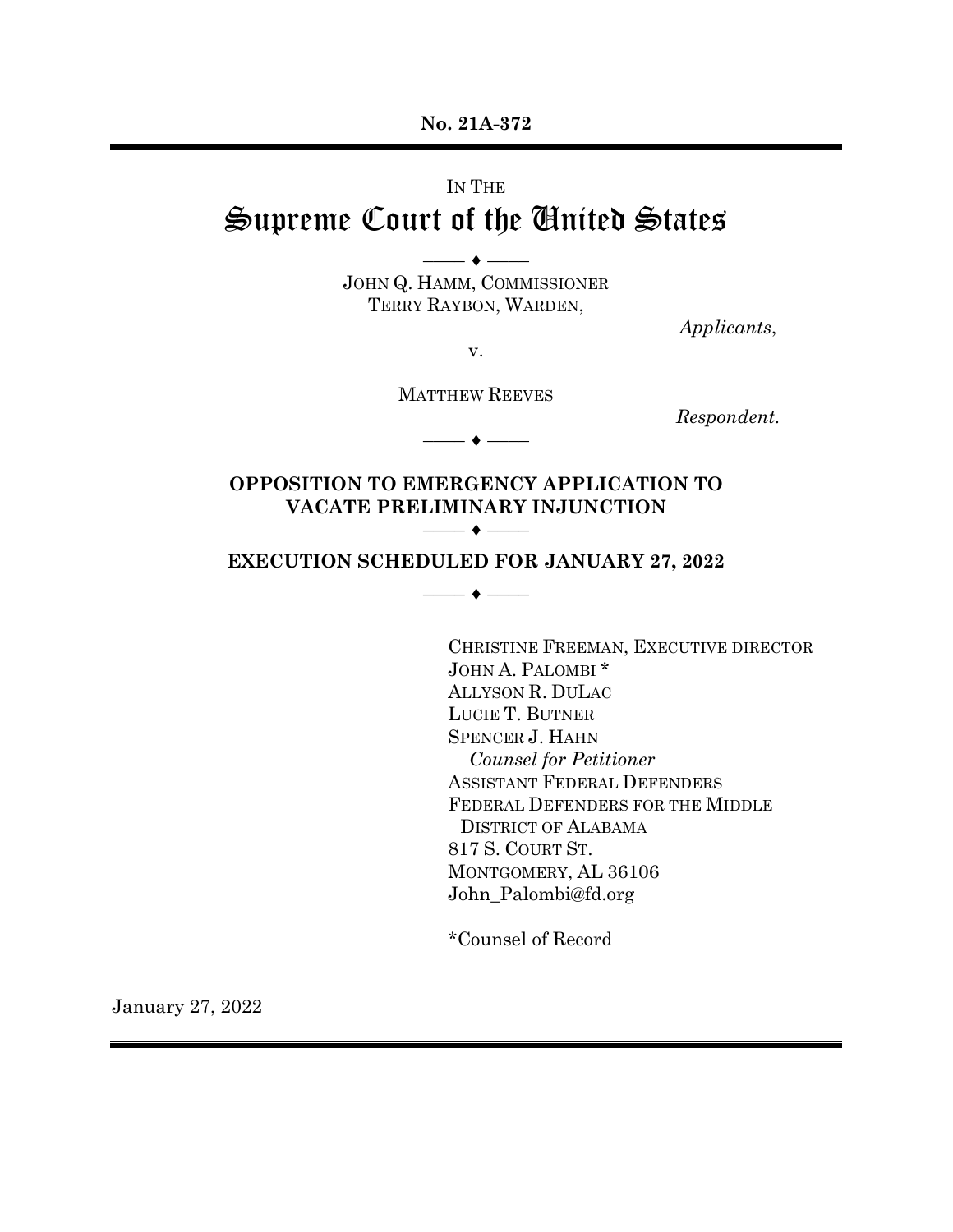### **INTRODUCTION**

In 2020, there were 11,852 non-employment related American with Disabilities Act ("ADA") cases filed in United States District Courts.[1](#page-1-0) This was one of them. Like many of those, a motion to dismiss was filed and an amended complaint followed. Again, like many of those, a motion to dismiss the amended complaint came next. It was denied. Eventually, Applicants filed an answer and the case began. Unlike any of those other 11,851 cases, Applicants also went to their state supreme court and asked for an order to execute the plaintiff. The District Court granted the plaintiff a preliminary injunction to maintain the status quo until he, like those other 11,851 plaintiffs, could have his claim heard on the merits at trial. In sum, this is how a garden variety 42 U.S.C. § 1983 lawsuit, alleging a single violation of 42 U.S.C. §§ 12101, *et. seq.*, reached this Court today.

After hearing from eight witnesses, reviewing thousands of pages of exhibits, holding oral argument, and reviewing supplemental briefing, the District Court concluded—in a thorough 37-page order—that Mr. Reeves had satisfied the requirements to obtain a preliminary injunction. Three days later, Applicants filed a Motion to Stay Judgment Pending Appeal and a notice of appeal. They then

<span id="page-1-0"></span><sup>1</sup> In accordance with 28 U.S.C. § 604(a)(2), each year the Administrative Office of the United States Courts is required to provide a report of statistical information on the caseload of the federal courts for the 12-month period ending March 31. Therefore, the statistics cited herein contain caseloads from April 1, 2019 - March 31, 2020. Mr. Reeves' case was filed January 10, 2020. *See* Table C-3, U.S. District Courts-Civil, *Federal Judicial Caseload Statistics*, https://www.uscourts.gov/ statistics-reports/federal-judicial-caseload-statistics-2020-tables (last visited January 27, 2022).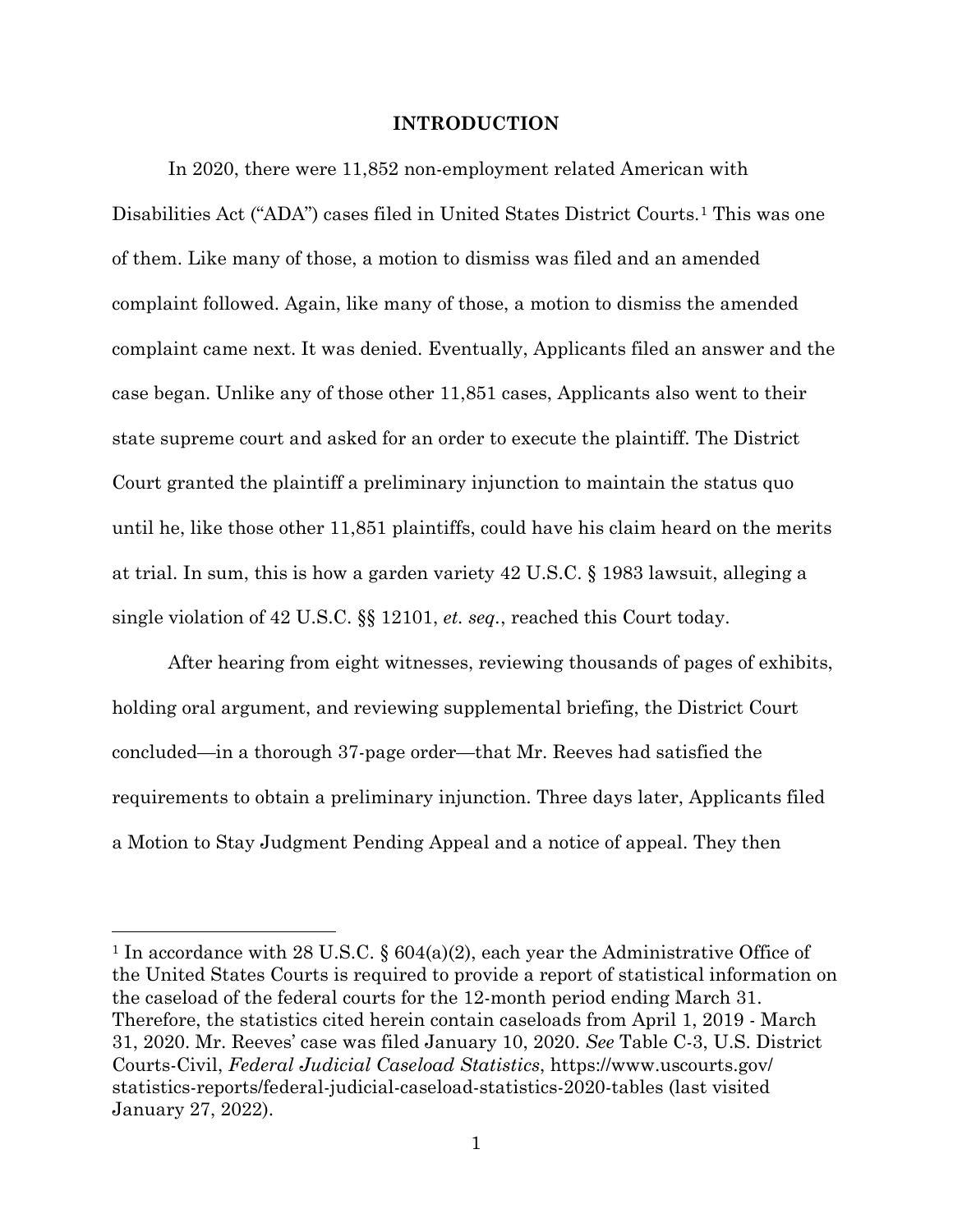sought (and were granted) an expedited briefing schedule and oral argument. While the appeal was pending, the District Court denied the stay motion, having concluded that Applicants had failed to establish a substantial likelihood of success on appeal.

Applicants' briefing before the Eleventh Circuit Court of Appeals consisted mainly of quibbling about the way the District Court weighed the evidence and disputing redressability. Following full briefing and oral argument, the Court of Appeals issued a unanimous, published 28-page decision reviewing Applicants' arguments in detail, rejecting them and denying the stay motion.

Now, without citing to any standards of review or articulating the procedural posture, Applicants rehash their attack on the District Court, inserting the word "clear" before "error" from time to time, and asks this Court to act as an error review court—while bypassing certiorari—in a matter involving a highly fact bound and discretionary decision. The Application barely acknowledges the Court of Appeals' opinion and is little more than a restatement of the issues already raised and rejected by each court to have considered them. The Application is not worthy of consideration and should be denied.

## **STATEMENT**

On or about June 26, 2018, Holman Warden Cynthia Stewart—acting at the direction of her superiors with the Alabama Department of Corrections ("ADOC")[2—](#page-2-0)

<span id="page-2-0"></span><sup>2</sup> While, to date, no one currently or formerly employed by the ADOC has admitted to instructing Warden Stewart to distribute these forms, it is undisputed that occurred. *See Smith v. Dunn*, 19-cv-927 ECM (M.D. Ala. Sept. 24, 2021), ECF No.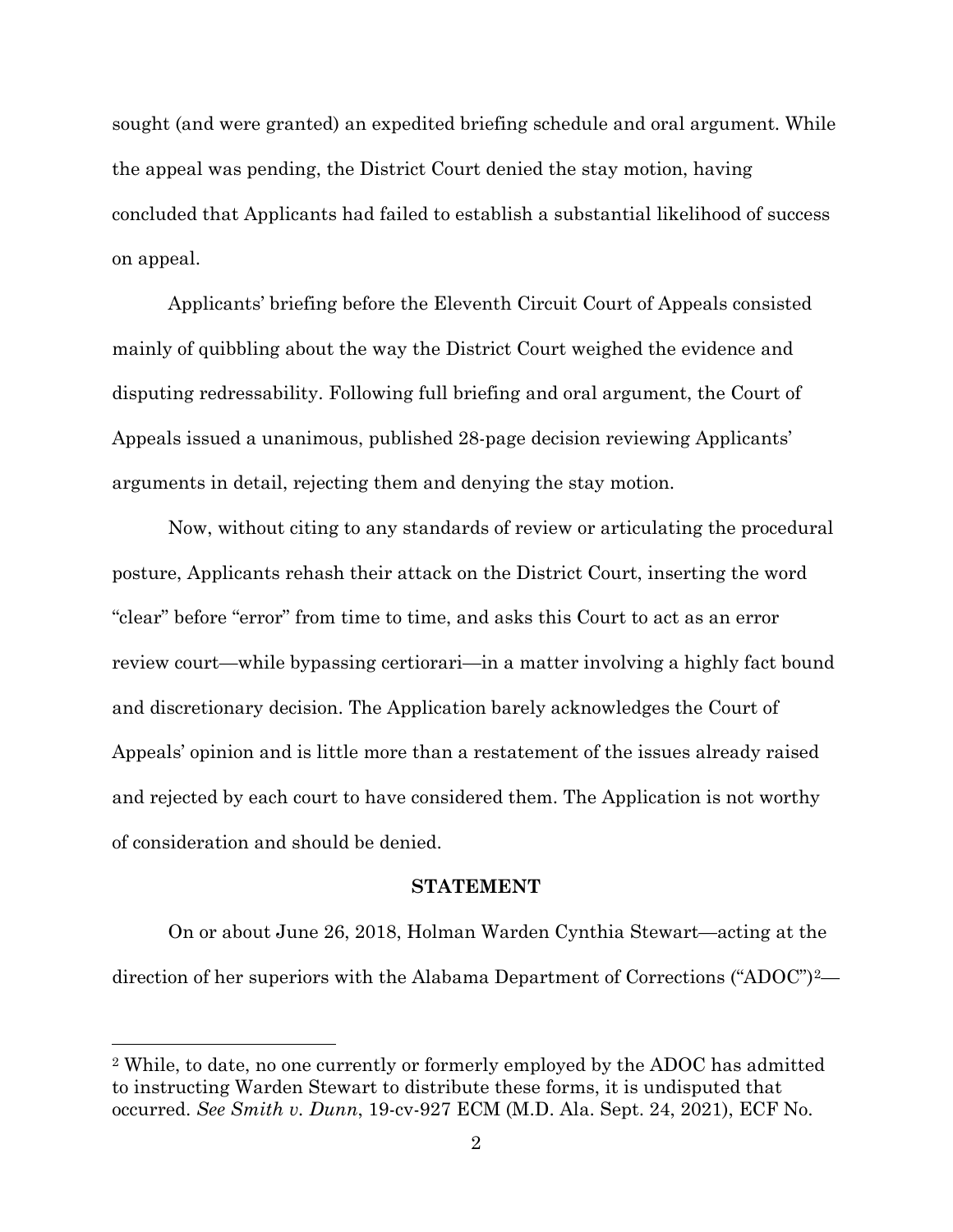implemented a program to notify death row inmates at William C. Holman Correctional Institution ("Holman") that they had a right to select nitrogen hypoxia as their method of execution. She instructed a corrections officer to distribute a nitrogen hypoxia election form, along with an envelope, to all death row prisoners.[3](#page-3-0)

If a prisoner wished to be executed by nitrogen hypoxia, he was to sign and date the form and put it in the provided envelope to be delivered to Warden Stewart. The ADOC's Nitrogen Hypoxia Election Form had specific wording which not only affirmatively elected nitrogen hypoxia as one's method of execution but also granted the signatory more than was provided in the statutory language. Namely, it preserved "the status of any challenge(s) (current or future) to my conviction(s) or sentence(s)" and reserved the "right to challenge the constitutionality of any [nitrogen hypoxia] protocol."[4](#page-3-1)

This benefit was provided to all death row prisoners but with no reasonable accommodations to persons, like Mr. Reeves, with open and obvious disabilities. The ADOC did not provide even minimal assistance or information.<sup>[5](#page-3-2)</sup>

On January 10, 2020, Mr. Reeves filed an initial complaint, alleging that Applicants deprived him of rights and privileges secured by the Constitution and laws of the United States.<sup>6</sup> Specifically, he alleged that Applicants deprived him of

<sup>147.</sup>

<span id="page-3-0"></span><sup>3</sup> *Smith v. Dunn*, 19-cv-927-ECM (M.D. Ala. Aug. 20, 2021), ECF No. 119-9.

<span id="page-3-1"></span><sup>4</sup> *Reeves v. Hamm*, 20-cv-00027 (M.D. Ala. Jan. 7, 2022), ECF No. 83 at 6 (quoting ECF No. 70-5).

<span id="page-3-2"></span><sup>5</sup> *Smith v. Dunn*, 19-cv-927 ECM (M.D. Ala. Aug. 20, 2021), ECF Nos. 119-27, 119- 28.

<span id="page-3-3"></span><sup>6</sup> *Reeves v. Hamm*, 20-cv-00027 (M.D. Ala. Jan. 10, 2020), ECF No. 1.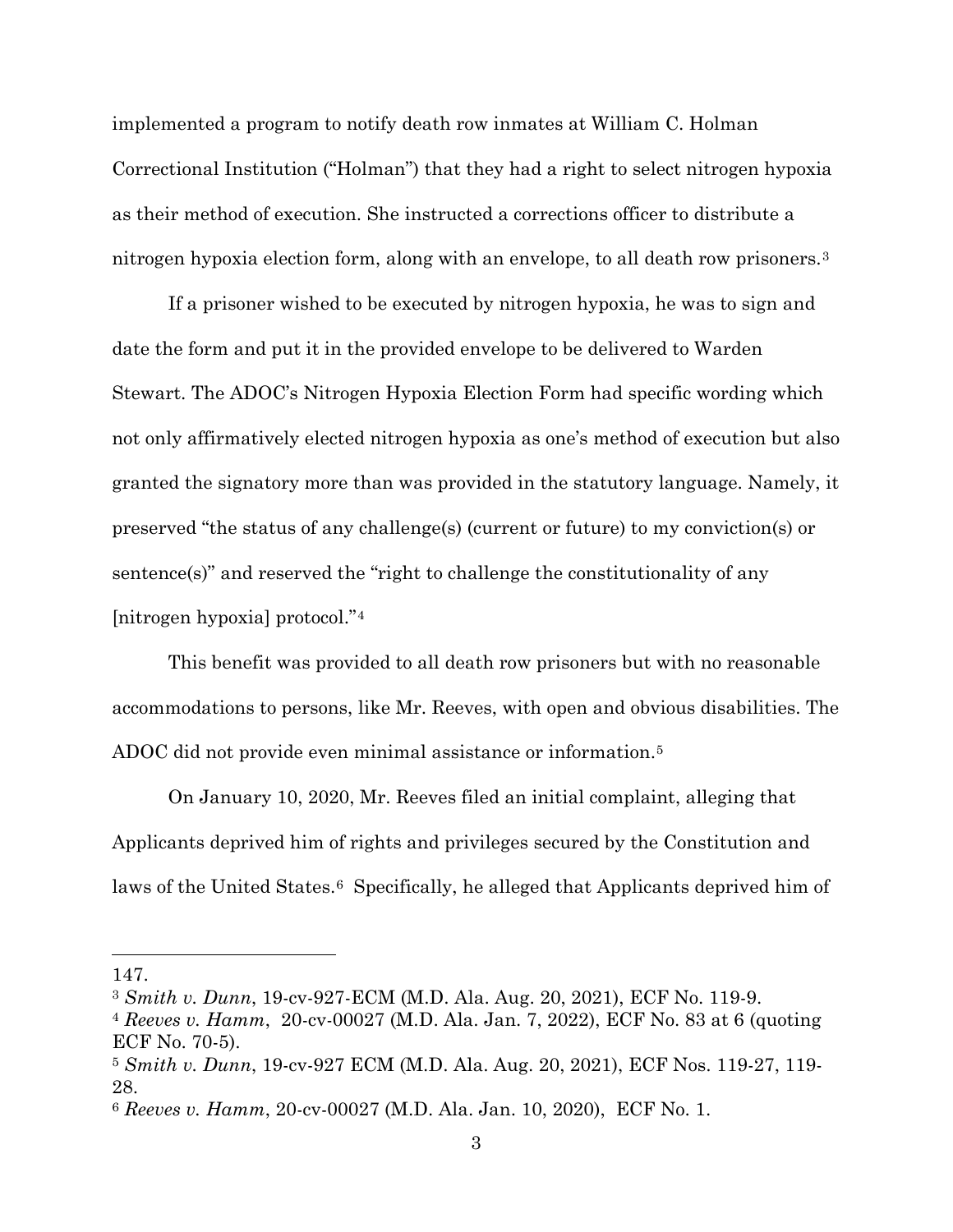his rights under the ADA when they provided a benefit to death row inmates that Mr. Reeves could not take advantage of because of his intellectual disability.

On February 19, 2020, Applicants filed their first Motion to Dismiss.[7](#page-4-0) Mr. Reeves responded on March 12, 2020.[8](#page-4-1) Applicants replied on March 25, 2020.[9](#page-4-2) On August 4, 2020, the District Court partially granted the Motion to Dismiss, holding that an Eighth Amendment challenge to lethal injection was time-barred on the face of the complaint, but because the issue of whether Mr. Reeves was intellectually disabled remained unresolved in his federal habeas proceedings, a determination of whether the ADA applied was premature.[10](#page-4-3)

On August 26, 2021, with leave of the District Court, Mr. Reeves filed an

Amended Complaint, raising two claims:

- 1. Failing to provide a reasonable accommodation to Mr. Reeves, a qualified individual with a disability, with respect to the Nitrogen Hypoxia Election Program, violates the ADA (the ADA claim).
- 2. Alabama's method of execution by lethal injection violates Mr. Reeves' Eighth Amendment right to be free from cruel and unusual punishment because employing midazolam as the intended anesthetic creates a substantial risk of pain when compared to Mr. Reeves' alternative of nitrogen hypoxia (the Eighth Amendment claim).<sup>[11](#page-4-4)</sup>

On September 9, 2021, Applicants filed a Second Motion to Dismiss.[12](#page-4-5) Within

seven days of filing it, counsel for Applicants also filed a Motion to Set Execution

<span id="page-4-0"></span><sup>7</sup> *Id.,* ECF No. 11.

<span id="page-4-1"></span><sup>8</sup> *Id.,* ECF No. 15.

<span id="page-4-2"></span><sup>9</sup> *Id.,* ECF No. 16.

<span id="page-4-3"></span><sup>10</sup> *Id.,* ECF No. 17.

<span id="page-4-4"></span><sup>11</sup> *Id.,* ECF No. 21.

<span id="page-4-5"></span><sup>12</sup> *Id.,* ECF No. 23.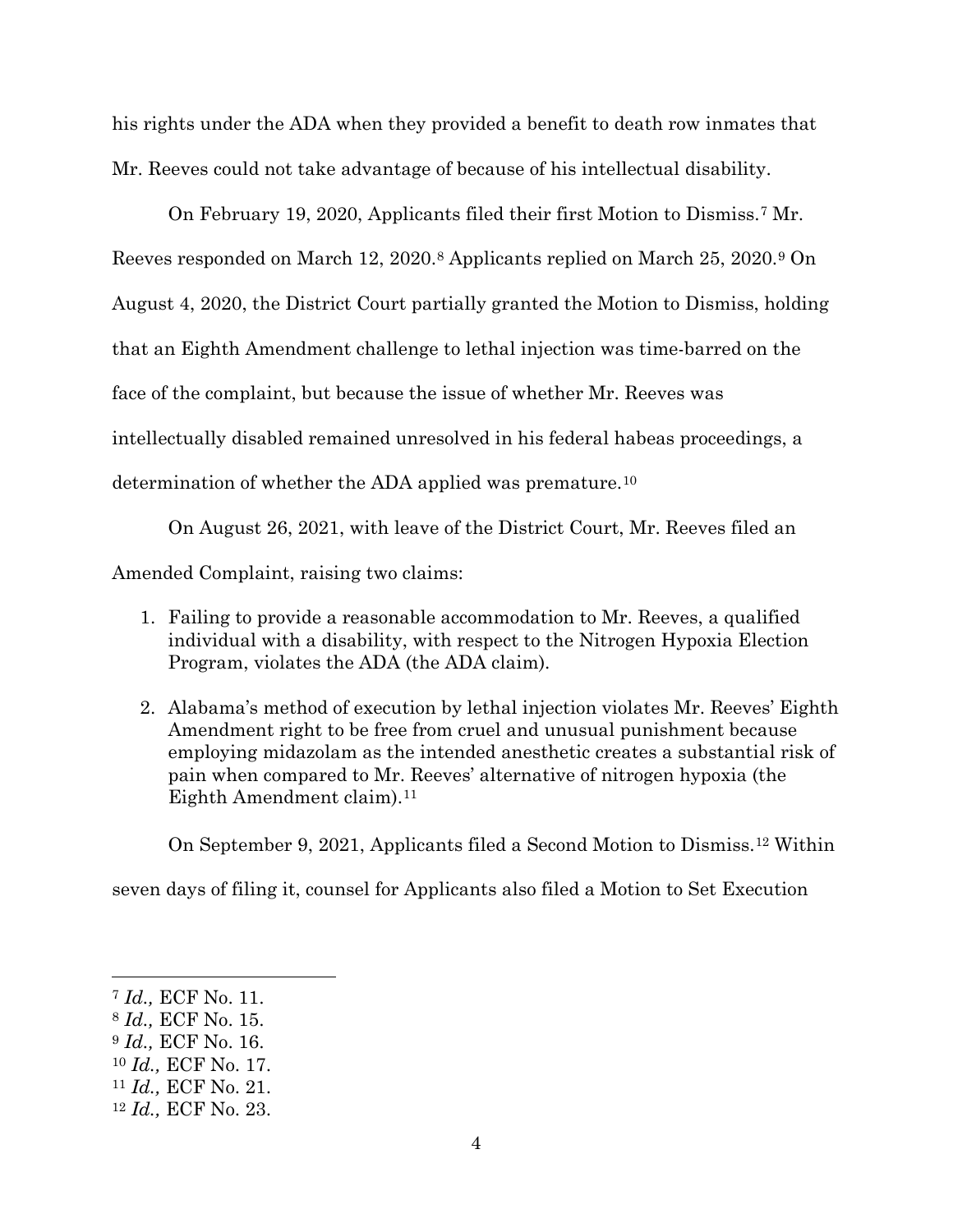Date ("Execution Motion") at the Alabama Supreme Court.<sup>[13](#page-5-0)</sup> Mr. Reeves filed his Response to the Second Motion to Dismiss on October 25, 2021,[14](#page-5-1) and a motion for preliminary injunction ("PI Motion") on November 4, 2021.[15](#page-5-2)

Applicants responded to the PI Motion<sup>[16](#page-5-3)</sup> and the District Court held an evidentiary hearing on December 9, 2021.[17](#page-5-4) At that hearing, Mr. Reeves called eight witnesses: Dr. Kathleen Fahey (a speech pathologist), Richard Lewis (current ADA coordinator at Holman), Deidre Prevo (current statewide ADA coordinator for ADOC), former Holman Warden Cynthia Stewart, ADOC employees Cheryl Price and Lori McCullough, Correctional Officer Isaac Moody, and Correctional Captain Jeff Emberton.[18](#page-5-5)

Applicants initially indicated that they would call an attorney for ADOC and one of Mr. Reeves' attorneys.[19](#page-5-6) Ultimately, after failing to satisfy the requirements to call opposing counsel as a witness, Applicants called *no* witnesses.[20](#page-5-7) After review of more than two thousand documents, argument on the motion, and post-hearing supplemental briefing, the District Court granted the PI Motion, and enjoined Applicants "from executing Matthew Reeves by any method other than nitrogen hypoxia until further order from this Court."[21](#page-5-8) Three days later, Applicants filed a

<span id="page-5-0"></span><sup>13</sup> *Id.,* ECF No. 25.

<span id="page-5-1"></span><sup>14</sup> *Id.,* ECF No. 26.

<span id="page-5-2"></span><sup>15</sup> *Id.,* ECF No. 27.

<span id="page-5-3"></span><sup>16</sup> *Id.,* ECF No. 42.

<span id="page-5-4"></span><sup>17</sup> *Id.,* ECF No. 57.

<span id="page-5-5"></span><sup>18</sup> *Id.,* ECF No. 78 at 3.

<span id="page-5-6"></span><sup>19</sup> *Id.*

<span id="page-5-7"></span><sup>20</sup> *Id.* at 206.

<span id="page-5-8"></span><sup>21</sup> *Id.,* ECF No. 83 at 37.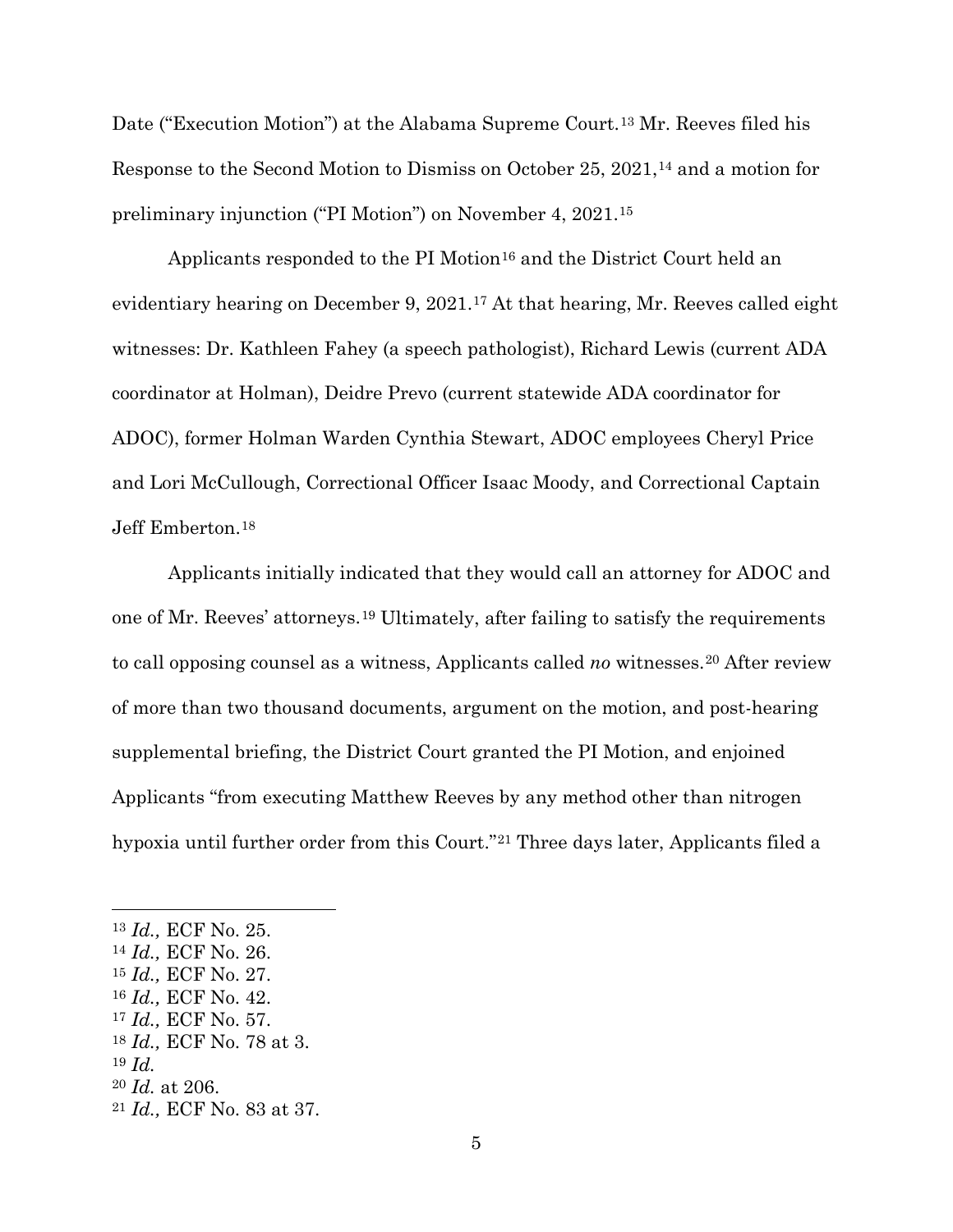motion to stay the effectiveness of the preliminary injunction pursuant to Federal Rule of Civil Procedure 62[22](#page-6-0) and a notice of appeal.[23](#page-6-1) The District Court denied the motion to stay the effectiveness of the preliminary injunction.<sup>[24](#page-6-2)</sup>

Following full briefing and oral argument, the Court of Appeals found no error in the District Court's lengthy and well-reasoned decision granting Mr. Reeves a preliminary injunction.

The Court of Appeals began with plenary review of Article III standing. Pet. App. 9 ("Although the defendants challenge only redressability, we address Article III standing in full to ensure that the case is justiciable."). As to the uncontested prongs—injury in fact and causation--the Court found that Mr. Reeves had established both. Pet. App. at 11-13.

On the contested prong—redressability—the Court found "defendants' arguments as to redressability [] untenable for a number of reasons." Pet. App. 14. First, it held, "[I]n evaluating whether Mr. Reeves has standing we must assume that his ADA claim is valid on the merits," and that "arguments about the authority of a court to fashion certain relief or the legal availability of such relief go to the merits, and not justiciability." *Id.* at 14-15 (citing *Chafin v. Chafin*, 568 U.S. 165 (2013)). "Second, the defendants have admitted that they have the authority to alter, amend, or make exceptions to the procedures governing the execution of death-sentenced prisoners in Alabama." *Id.* at 15. Finally, "The defendants offer no

<span id="page-6-0"></span><sup>22</sup> *Id.,* ECF No. 84.

<span id="page-6-1"></span><sup>23</sup> *Id.,* ECF No. 86.

<span id="page-6-2"></span><sup>24</sup> *Id.,* ECF No. 94.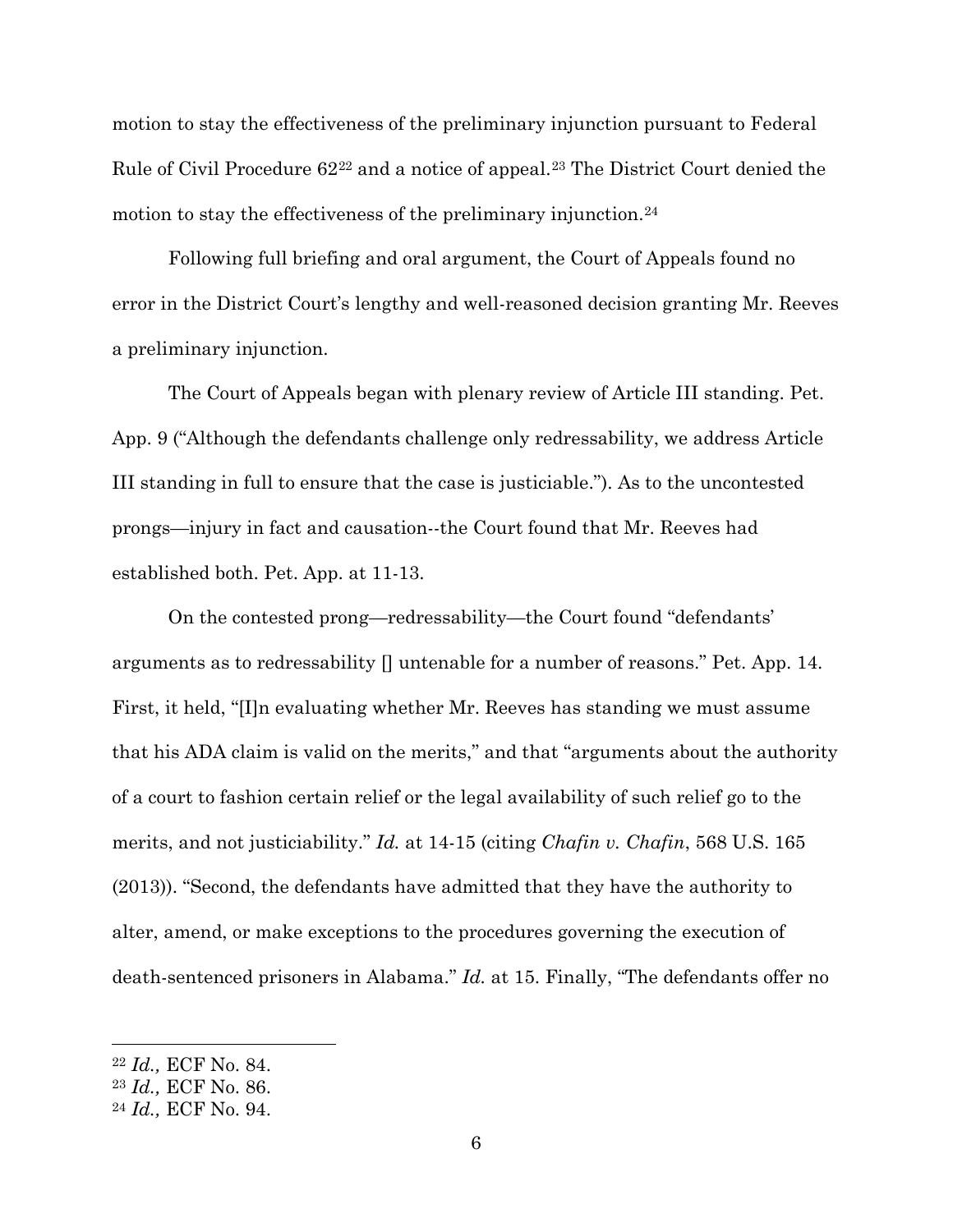support for the proposition that Alabama law limits the remedies available to the district court for a violation of the ADA." *Id.*

The Court of Appeals began its merits review by summarizing the legal standards governing both the decision to grant a preliminary injunction and its review of such a decision. *Id.* at 16-18. It then explained, "Given the procedural posture of the case and the limited scope of review, we address only the issues raised by the defendants," which it identified as follows:

First, they argue that the district court abused its discretion because it "conflated the question of whether [Mr.] Reeves'[ ] disability was 'open and obvious' with the question of whether his alleged limitations as a result of his alleged disability were 'open and obvious.'" Appellants' Br. at 24. Second, they contend that the district court abused its discretion in finding that Mr. Reeves' need for an accommodation was "open and obvious." *See id.* at 41–51. In this respect, they assert that the district court clearly erred in finding (1) that Mr. Reeves is a qualified individual with a disability, (2) that he was excluded from or denied access to a public benefit, and (3) that his need for an accommodation was "open and obvious." *See id.* at 32–51. Third, the defendants maintain that the equitable preliminary injunction factors weighed against Mr. Reeves rather than in his favor. *See id.* at 51–53.

Pet. App. 19.

On the first issue, the Court concluded that "the district court did not conflate Mr. Reeves' disability with the limitations flowing from that disability" because "[i]t dealt with both issues separately and addressed them over eight pages of its order." Pet. App. 20 (citation omitted). Moreover, the order "touched on both Mr. Reeves' disability and its limitations, and its order demonstrates why it found that the defendants specifically knew of the resulting limitations (as opposed to merely Mr. Reeves' intellectual disability)." *Id.* As such, "The court did not clearly err (or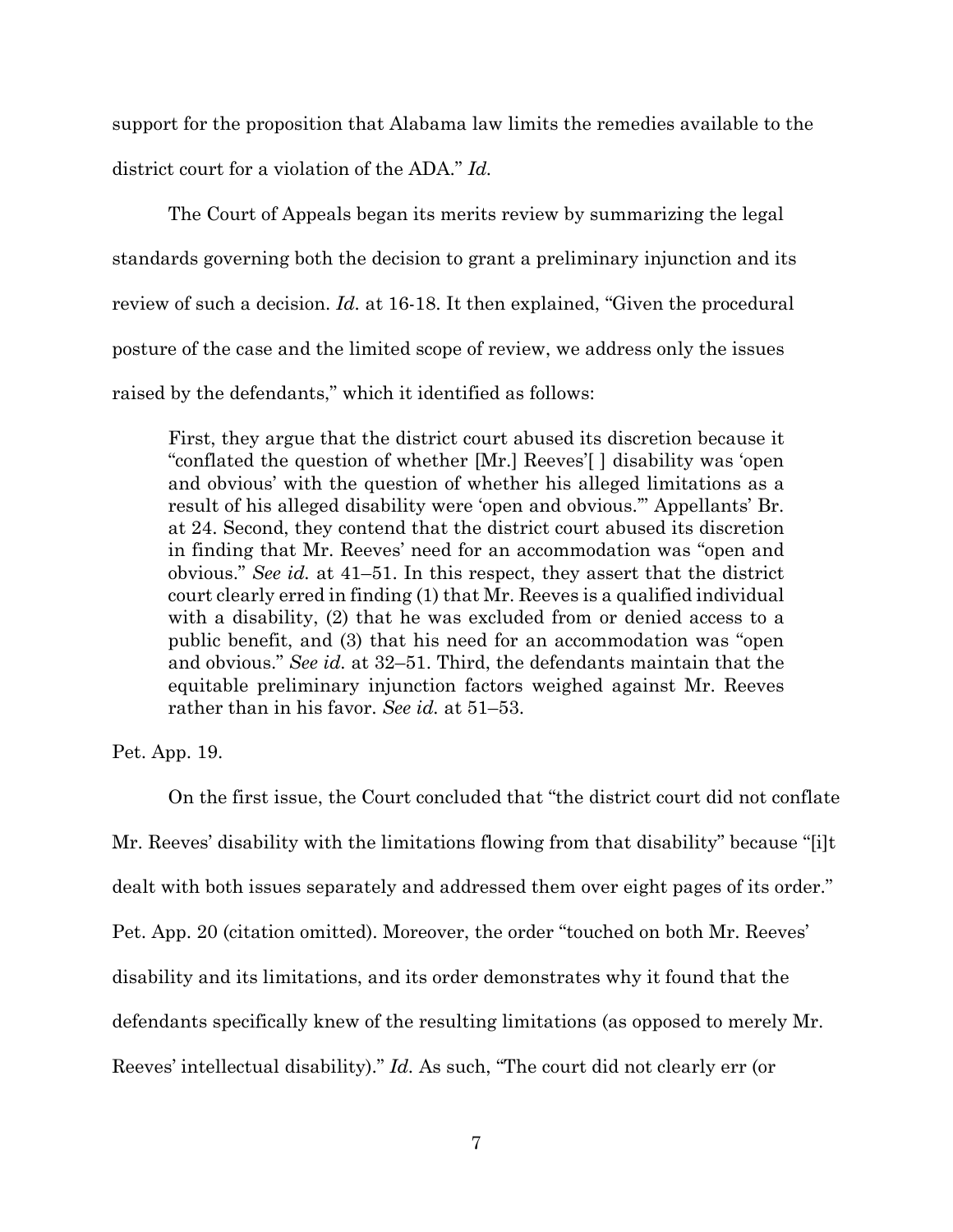otherwise abuse its discretion) in finding that the defendants knew of Mr. Reeves' limitations." *Id.*

Next, "turn[ing] to the defendants' related argument that the district court clearly erred in finding that Mr. Reeves' need for an accommodation was open and obvious," the Court of Appeals noted it was based "on numerous pieces of evidence in the record," which it reviewed. *Id.* at 21-24.

Addressing Applicants' challenge to whether Mr. Reeves is a qualified individual with a disability, the Court began by holding, "[T]he fact that the district court did not expressly discuss all of their evidence in its order is not problematic" because "[i]t is well-settled that a court is not required to exhaustively discuss every piece of evidence or every argument presented by a party." *Id.* at 24-25. With respect to their "detail[ing] the contrary evidence they presented to the district court," the Court noted, "Again, this evidence shows only that the district court could have made a different finding." *Id.* at 25 ("Clear error requires much more than a different, plausible finding to compel reversal.").

With respect to the district court's finding that Mr. Reeves was substantially likely to succeed in establishing that he "was excluded from or denied access to a public benefit,"[25](#page-8-0) Applicants "have not provided any persuasive argument why" the district court's reliance on the principle set forth in *Olmstead v. L.C. ex rel.* 

<span id="page-8-0"></span><sup>25</sup> The Court found that Applicants waived the argument that the district court erred in finding that distribution of the form was "a service subject to the ADA." *Id.* at 26 n.7.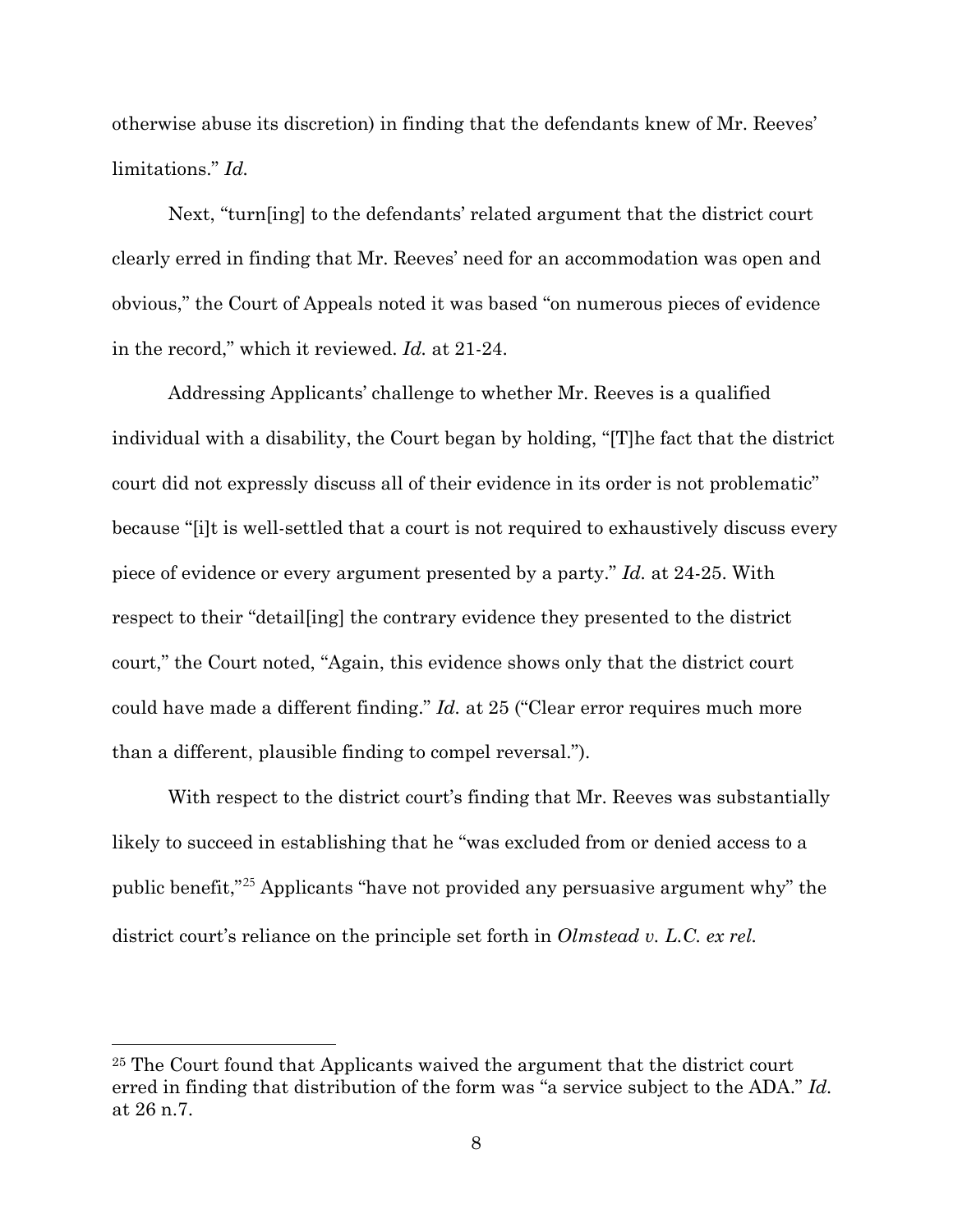Zimring<sup>, [26](#page-9-0)</sup> "constituted error." *Id.* at 27. Finally, Applicants "cannot show clear error" with respect to the testimony of Dr. Fahey because they "did not present expert testimony or other evidence that directly contradicted Dr. Fahey's testimony." *Id.*

Finally, with respect to the equities, the Court of Appeals found no abuse of discretion, based in part on Applicants' concessions as to the imminent availability of nitrogen hypoxia, and because "this is not a case where a defendant has asked a district court to enjoin a state from executing him altogether, regardless of the method of execution." *Id.* at 28. Moreover, "Any delay in executing Mr. Reeves and any other death row inmate who elected nitrogen hypoxia is at this point attributable to Alabama," a "fact [that] certainly weighs against the defendants." *Id.*

# *Vacatur* **or stay of this preliminary injunction is improper because there is no pending** *certiorari* **petition in this Court and the preliminary injunction has been upheld on appeal by the Court of Appeals.**

Applicants pay virtually no attention to the Court of Appeals' published opinion in this case, and instead ask this Court to vacate the District Court's grant of a preliminary injunction, without citing to any jurisdictional basis or standards of review. This Court typically reviews the grant of a preliminary injunction in two different ways: via *certiorari*[27](#page-9-1) or through a motion to stay the preliminary injunction to allow further proceedings in the lower courts.[28](#page-9-2) The present application involves neither.

<span id="page-9-0"></span><sup>26</sup> 527 U.S. 581 (1999).

<span id="page-9-1"></span><sup>27</sup> *See, e.g.*, *Winter v. Natural Resources Defense Council, Inc.*, 555 U.S. 7 (2008).

<span id="page-9-2"></span><sup>28</sup> *See, e.g.*, *Barr v. Lee*, 140 S. Ct. 2590 (2020).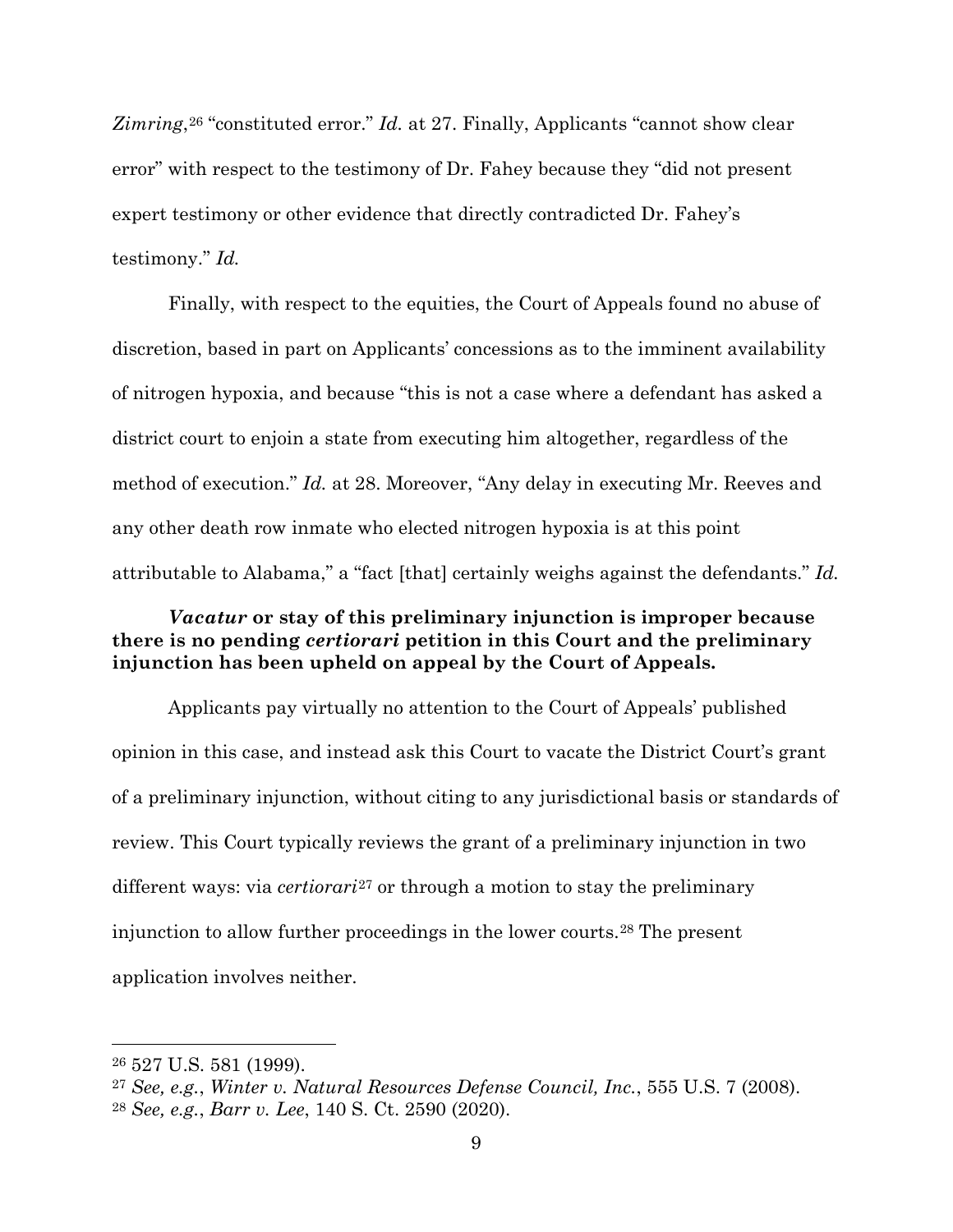## **A.** *Certiorari*

It is well established that c*ertiorari* jurisdiction is appropriate when reviewing the grant of an injunction. For example, in *Winter*, as in this case, the District Court granted an injunction and the Court of Appeals affirmed. Secretary Winter sought, and this Court granted, *certiorari* to review the injunction.[29](#page-10-0) In such a case, the party seeking *certiorari* must, of course, meet the requirements of Rule 10 for granting *certiorari*, a standard which Applicants here make no attempt to meet.

While couched as a *vacatur*, they really ask this Court to stay the effectiveness of the preliminary injunction—something they failed to persuade the District Court and the Court of Appeals to do. Because Applicants appealed the grant of the preliminary injunction in this case to the Court of Appeals and lost, the proper procedure for Applicants would be to file a petition for writ of *certiorari* challenging the basis for the Court of Appeals' decision and a request for stay of the enforcement of the preliminary injunction pending the resolution of the *certiorari*  petition.[30](#page-10-1) They have not done so, and this Application must be rejected*.*[31](#page-10-2)

<span id="page-10-0"></span><sup>29</sup> *Winter*, 555 U.S. at 19.

<span id="page-10-1"></span><sup>30</sup> *See, e.g.*, *Trump v. Hawaii*, 138 S. Ct. 2392, 2406-07 (2018).

<span id="page-10-2"></span><sup>31</sup> This is not to say that such a procedure would be proper. To obtain a stay, the applicant must show, among other things, that there is a reasonable probability that this Court would grant certiorari. *Hollingsworth v. Perry*, 558 U.S. 183, 190, 130 S.Ct. 705, 175 L.Ed.2d 657 (2010) (*per curiam*). Because a stay of the effectiveness of the preliminary injunction would moot any pending *certiorari*  petition by leading to Mr. Reeves' death, such an application must logically fail.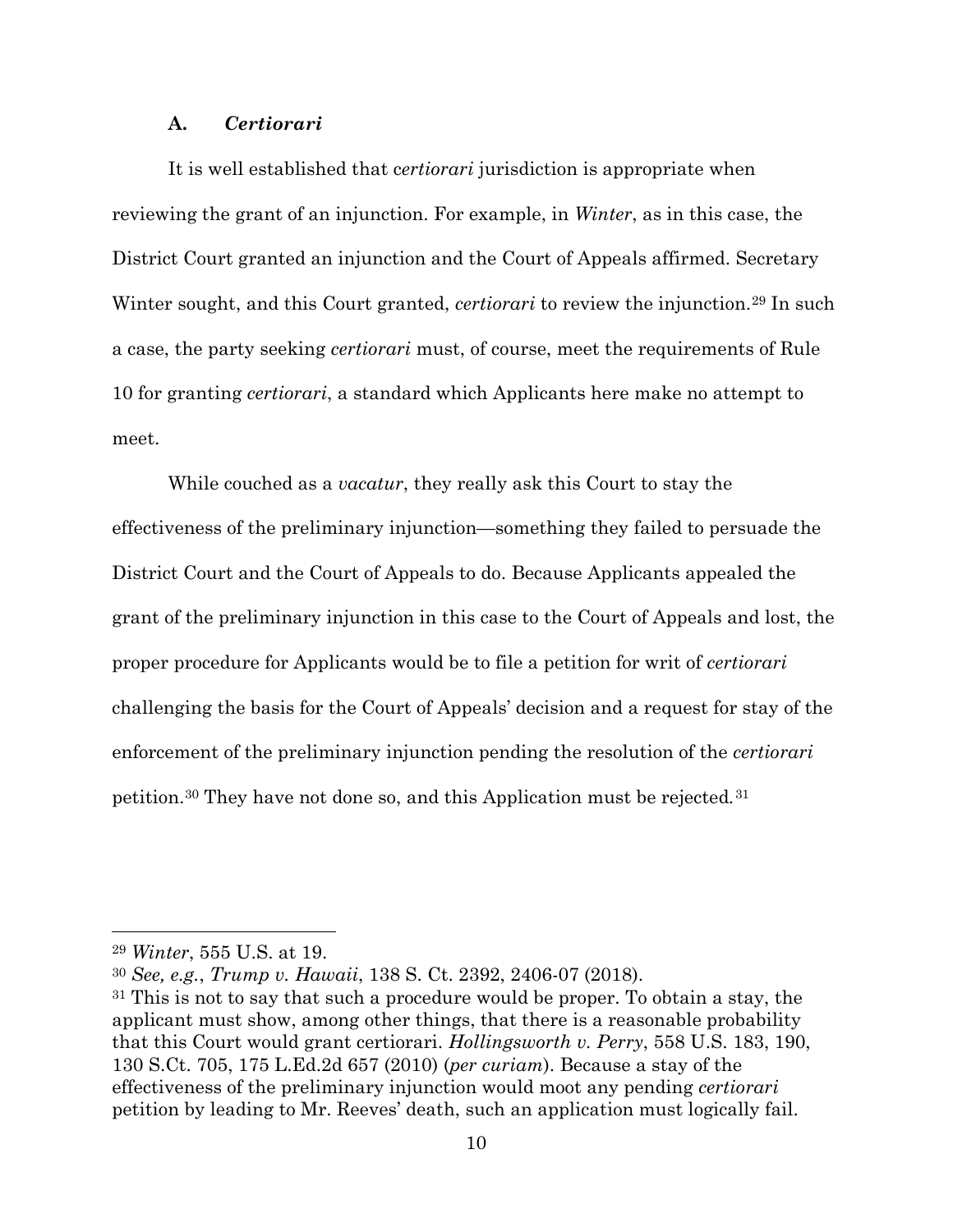Therefore, the appropriate standard of review is the standard for stays of lower court judgments. However, as discussed below, those cases also do not provide an avenue for the relief Applicants seek.

#### **B. Motion to Stay Effectiveness in the Court of Appeals**

This Court's authority to stay the effectiveness of an injunction or vacate that injunction derives from the All Writs Act<sup>[32](#page-11-0)</sup> and is implemented by Rule 23 of this Court's rules. That authority is typically exercised in the context of stays pending appeals to the Circuit Courts of Appeals. For example, in *Barr v. Roane*,[33](#page-11-1) the government sought to vacate a preliminary injunction which enjoined it from executing Mr. Roane and three other individuals. This Court denied that application to allow the Court of Appeals to resolve the underlying legal question.[34](#page-11-2) *Id.* 

In *Lee*, the government asked for a stay and *vacatur* of a District Court order granting a preliminary injunction on the morning of an execution. Simultaneously with that application, the government sought a stay pending appeal in the Court of Appeals<sup>[35](#page-11-3)</sup> and argued in this Court that they had a likelihood of success on the merits of the appeal in the Court of Appeals.[36](#page-11-4) This Court agreed that the District Court erred and vacated the order before any ruling from the Court of Appeals.[37](#page-11-5)

<span id="page-11-2"></span><sup>34</sup> *Id.*

<span id="page-11-0"></span><sup>32</sup> 28 U.S.C. § 1651.

<span id="page-11-1"></span><sup>33</sup> 140 S. Ct. 353 (2019) (mem.).

<span id="page-11-3"></span><sup>35</sup> *Lee*, Application for Stay or Vacatur at 2 n.1.

<span id="page-11-4"></span><sup>36</sup> *Id.* at 19-20.

<span id="page-11-5"></span><sup>37</sup> *Lee*, 140 S. Ct. at 2591-92.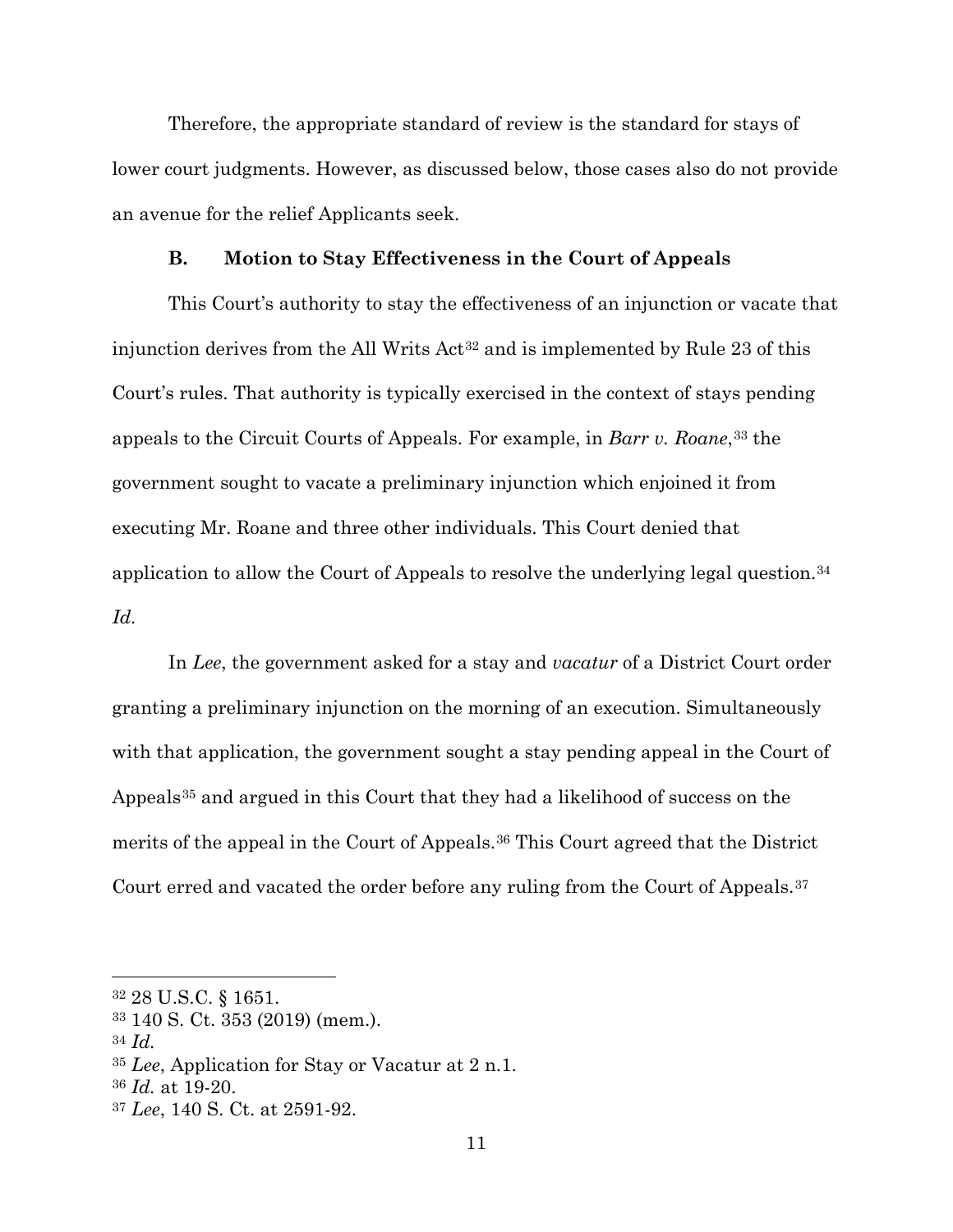It is unquestioned that this Court has supervisory authority over the federal courts.[38](#page-12-0) However, the standard for exercising such authority is even more daunting than the stay standard,<sup>[39](#page-12-1)</sup> a standard that Applicants do not cite, let alone meet. "We may not vacate a stay entered by a [lower] court ... unless that court clearly and 'demonstrably' erred in its application of 'accepted standards.'"[40](#page-12-2) Those accepted factors are "(1) whether the stay applicant has made a strong showing that he is likely to succeed on the merits; (2) whether the applicant will be irreparably injured absent a stay; (3) whether issuance of the stay will substantially injure the other parties interested in the proceeding; and (4) where the public interest lies."[41](#page-12-3)

There can be no question that the District Court in this case did not clearly and demonstrably err in applying the standards set out by this Court. There is also no question that the Court of Appeals applied the appropriate standards when it reviewed the decision of the District Court and reached that conclusion. Unlike Applicants here, the Court of Appeals set out the appropriate standard of review and applied it. Pet. App. 17.

Both the District Court and the Court of Appeals found that Mr. Reeves showed a substantial likelihood of success on the merits and the equities were in his

<span id="page-12-0"></span><sup>38</sup> *Dickerson v. United States*, 530 U.S. 428, 437 (2000).

<span id="page-12-1"></span><sup>39</sup> *Gray v. Kelly*, 564 U.S. 1301 (2011).

<span id="page-12-2"></span><sup>40</sup> *Planned Parenthood of Greater Tex. Surgical Health Servs. v. Abbott*, 571 U.S. 1061 (2013) (Scalia, J., concurring in denial of application to vacate stay) (quoting *Western Airlines, Inc. v. Teamsters*, 480 U.S. 1301, 1305 (1987) (O'Connor, J., in chambers)).

<span id="page-12-3"></span><sup>41</sup> *Nken v. Holder*, 556 U.S. 418, 426, 129 S. Ct. 1749 (2009) (internal quotation marks omitted).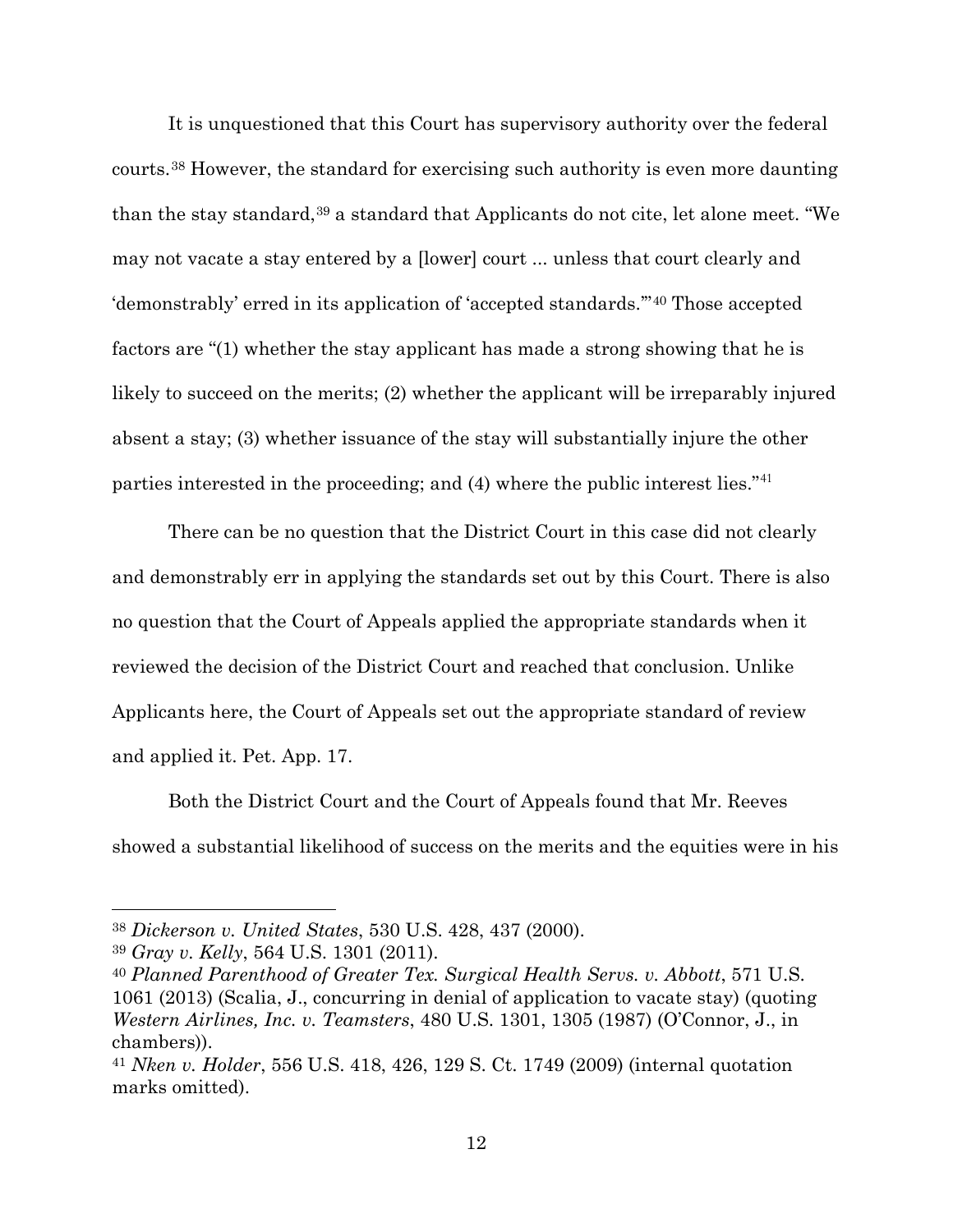favor. The Court of Appeals explicitly found that Applicants were responsible for any delay in this case, given that they have not developed a protocol for nitrogen hypoxia in the almost four years since it has been authorized.

Further, "[w]hen a matter is pending before a court of appeals, it long has been the practice of Members of this Court to grant stay applications only 'upon the weightiest considerations.'"[42](#page-13-0)

This case has gone beyond "pending in the Court of Appeals." The Court of Appeals has considered it and has unanimously affirmed both the grant of the preliminary injunction and a denial of the stay of effectiveness of that preliminary injunction. Applicants have no basis upon which to seek a *vacatur* or stay in this Court. Unlike *Lee*, where the applicants sought a stay of a preliminary injunction simultaneously in the Court of Appeals and this Court and argued to this Court that they would win in the Court of Appeals, Applicants here sought, as was their right, an appeal in the Court of Appeals. They lost. They are now, through this motion for *vacatur*, improperly attempting to "appeal" the ruling they have already lost four times in the lower courts.

## **CONCLUSION**

For the above reasons, the Application should be denied.

Respectfully submitted,

<span id="page-13-0"></span><sup>42</sup> *Fargo Women's Health Organization v. Schafer,* 507 U.S. 1013, 1014 (1993) (O'Connor, J., concurring in denial of stay application) (quoting *O'Rourke v. Levine,* 80 S. Ct. 623, 624, 4 L.Ed.2d, 615, 616 (1960) (Harlan, J., in chambers)); *see also Beame v. Friends of the Earth,* 434 U.S. 1310, 1312 (1977) (Marshall, J., in chambers) (a stay applicant's "burden is particularly heavy when ... a stay has been denied by the District Court and by a unanimous panel of the Court of Appeals").